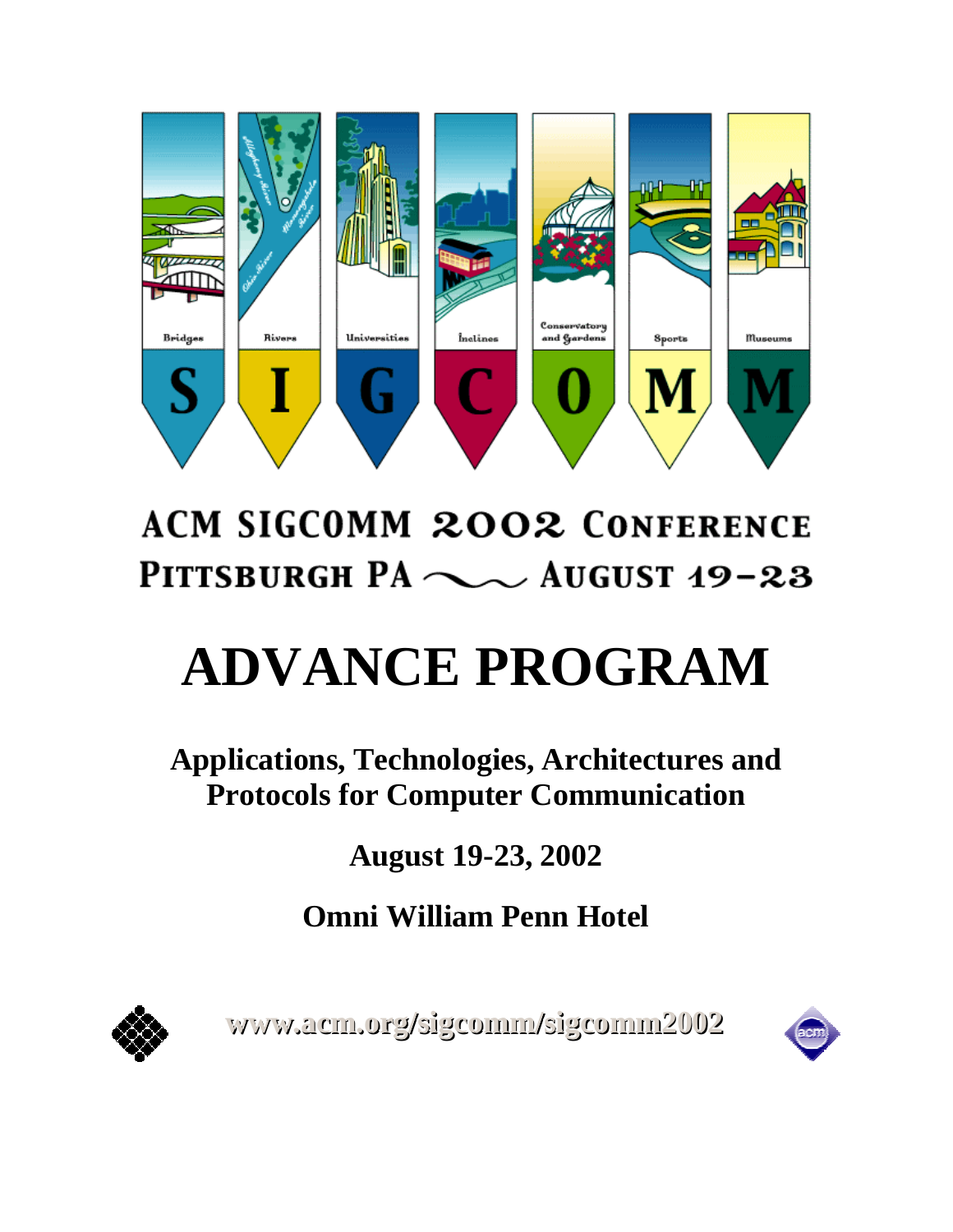# **WELCOME TO PITTSBURGH**

# **Welcome to Pittsburgh**

Welcome to Pittsburgh and ACM SIGCOMM 2002. We have an outstanding technical program and exciting tutorials. The program committee selected 25 presentation papers from 300 submissions. In addition to the SIGCOMM award keynote, this year's program also includes an invited talk by Mike O'Dell, Workshops, Tutorials, a Student Poster Session, and two Position Papers.

We would like to acknowledge the generous support of AOL, Intel Research, Agilent Technologies, AT & T, Cisco Systems, Microsoft Research, Qwest and the NSF.

We hope that you have a pleasant time in Pittsburgh.



**Early registration deadline**: July 26, 2002.

On-line registration: www.acm.org/sigcomm/sigcomm2002.

**Special requests**: If you have special dietary requirements or need other special hotel arrangements, please indicate that on the registration form.

**Cancellation policy**: Cancellations must be received in writing by contacting the ACM member services department (POB 11405, New York, NY 10286-1405, USA). A \$50 cancellation fee will be charged.

# **TABLE OF CONTENTS**

| Welcome/Registration Information | Page 2    |
|----------------------------------|-----------|
| <b>Program Overview</b>          | Page 3    |
| Workshops                        | Page 4    |
| <b>Tutorials</b>                 | Pages 5-7 |
| <b>Technical Program</b>         | Pages 7-8 |
| <b>Conference Details</b>        | Page 8    |
| <b>Travel Information</b>        | Page 10   |
| Local Information                | Page 11   |
| nsors                            | Page 11   |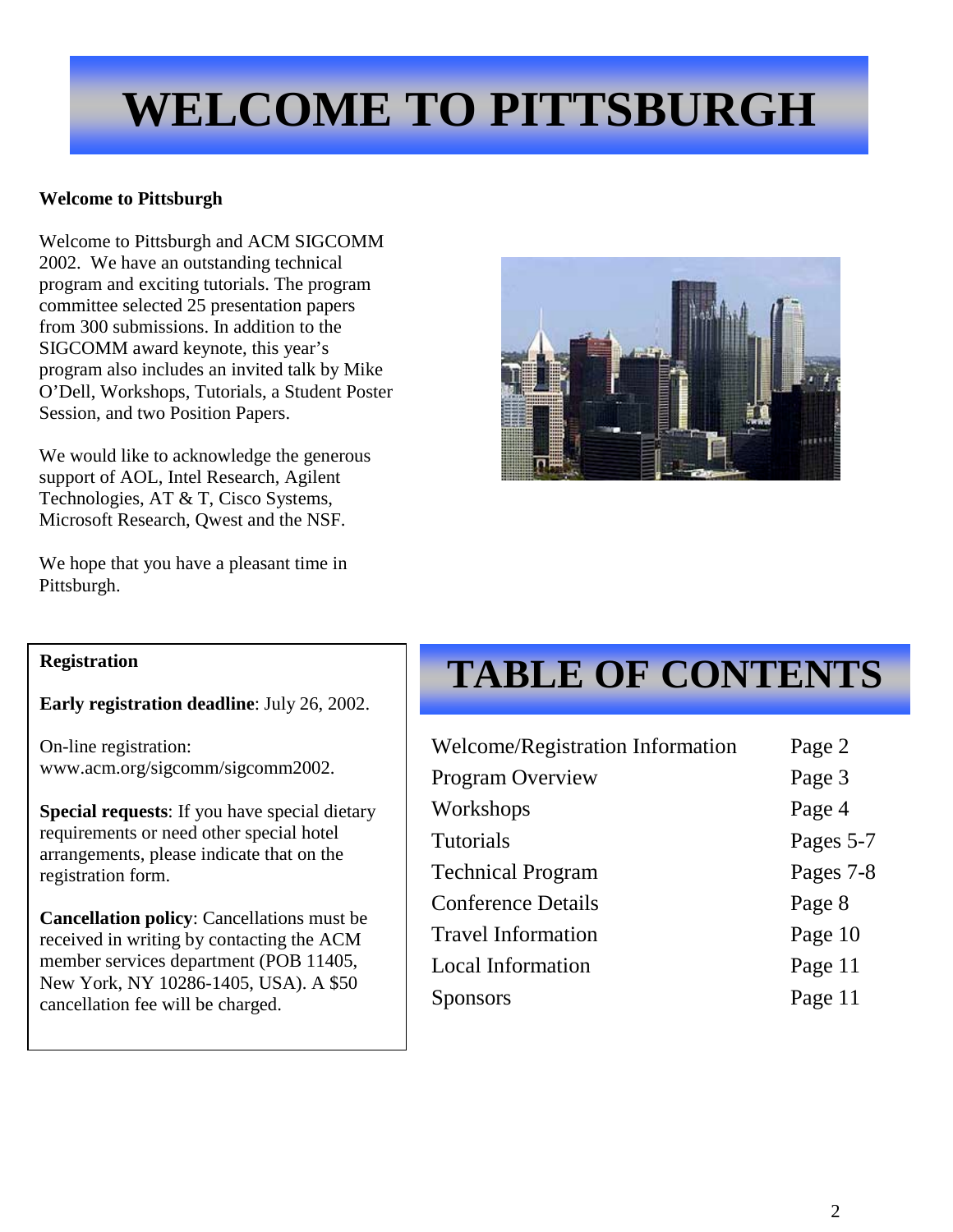# **PROGRAM OVERVIEW**

# **Monday, August 19**

#### **Tutorials:**

IP Control of Optical Networks, and GMPLS (half day) - *Jennifer Yates and Albert Greenberg, AT&T Labs-Research* Detecting Packet Patterns at High Speeds (half day) - *George Varghese, University of California, San Diego* How to Use the Emulab Public Network Testbeds *Jay Lepreau, Mac Newbold, Rob Ricci (University of Utah) and Chris Alfield (University of Wisconsin, Madison)* **Note:** This tutorial is offered as both a half-day morning lecture and a full-day version that includes an afternoon lab session.

# **Tuesday, August 20**

#### **Tutorials:**

Data-mining the Internet: What we know, what we don't, and how we can learn more (full day) *Michalis Faloutsos, University of California, Riverside and Christos Faloutsos, Carnegie Mellon University* 

#### **Workshops:**

 Computer Networking: Curriculum Designs and Educational Challenges **CANCELLED** - Retrospective Workshop on Asynchronous Transfer Mode (ATM)

#### **Opening Reception**

### **Wednesday, August 21**

**Introductions, Awards, Keynote**  *Keynote Address - Dr. Scott Shenker of the ICSI Center for Internet Research, Sigcomm 2002 Award Winner*

**AM Technical Program: BGP analysis**

**PM Technical Program: Overlay Networks** 

**PM Technical Program: Congestion Control**

#### **Banquet**

### **Thursday, August 22**

### **Invited Talk - Mike O'Dell**

*"Reflections on the Future of Very Large Data Networks"*

Large-scale engineering is an economic optimization problem. The tools required are indeed technological, but their evolution must be driven by the economic nature of the problem. This talk will offer lively, contrarian, and perhaps even curmudgeonly reflections on those economic matters and what they portend if we are to see the successful deployment of very large data networks.

### **AM Technical Program: Measuring and Simulating Networks**

**PM Technical Program: P2P and Multicast**

**Student Poster Session** (with refreshments)

### **PM Technical Program: Routing Dynamics**

### **Friday, August 23**

**AM Technical Program: Router Design and Analysis**

### **AM Technical Program: Measuring Paths and Flows**

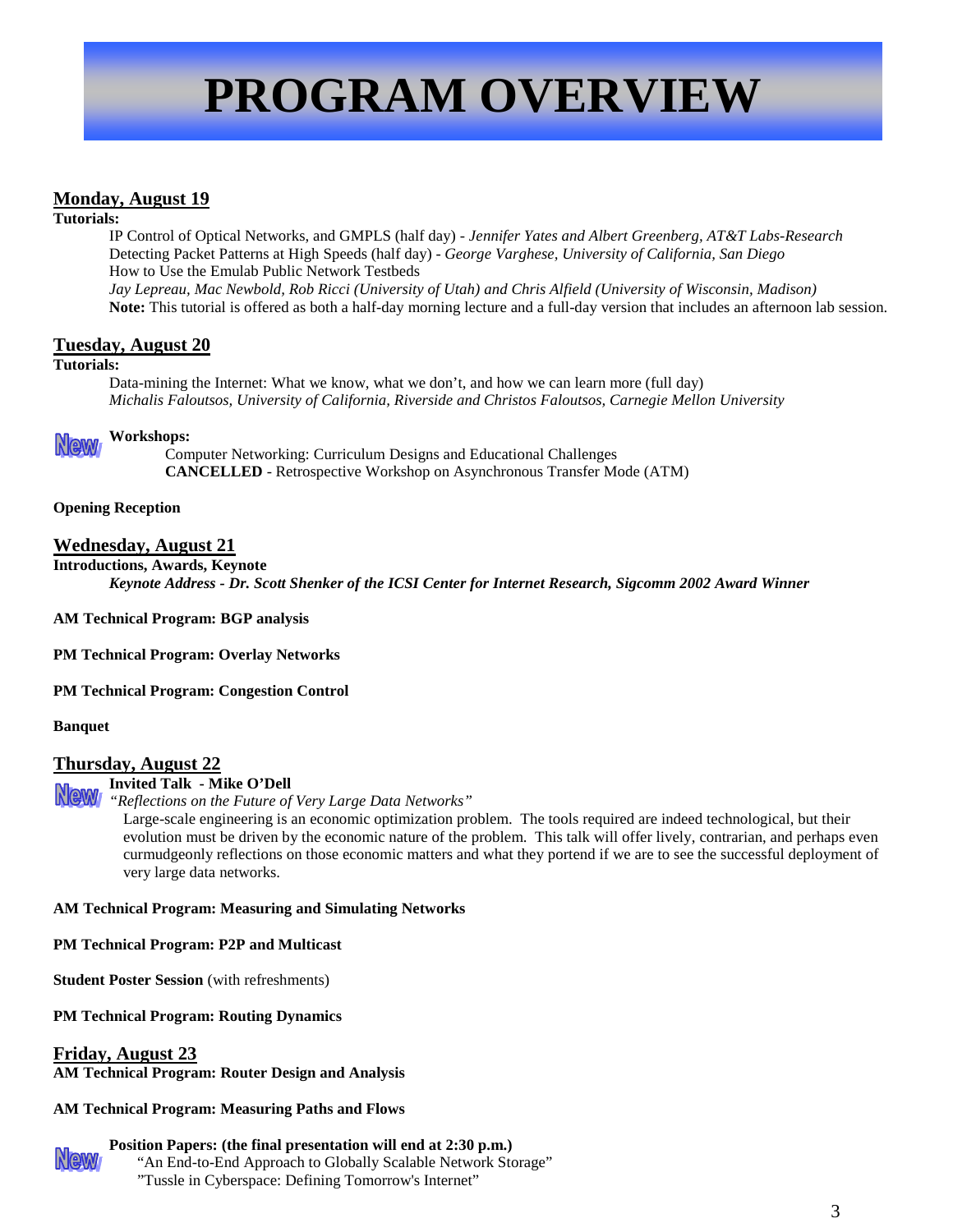# **WORKSHOPS**

# Computer Networking: Curriculum Designs and Educational Challenges **(9:00 a.m. to 5:00 p.m., Tuesday, August 20, 2002)**

The goal of this workshop is to bring together faculty from a broad spectrum of academic institutions, industry engineers, scientists, and others with an interest in education to discuss curriculum design and teaching practices in the field of computer networks. Through a series of highly interactive panel discussions and breakout sessions, the workshop will address:

- **Undergraduate Curriculum.** What "core" topics should be covered in a first networking course? What are the roles of labs? What is the relationship to ACM and IEEE 2001 curriculum recommendations? Are there "model curricula"?
- **Graduate Curriculum**. What should graduate courses in our field look like? What multi-course sequences are possible?
- **Lab courses**. What approaches can be taken in developing "hands-on" laboratory-based courses at the undergraduate/graduate level?

The workshop will provide an opportunity to discuss these and other related issues; to share viewpoints, experiences, and materials; and to learn what others are doing, and considering doing. The workshop will produce a report detailing the attendees' discussions and may serve as a springboard for future activity.

**Organizing Committee:** *J. Kurose (U. Massachusetts), J. Liebeherr (U. Virginia), E. Nemeth (U. Colorado), S. Ostermann (Ohio University). T. Ott Boisseau (CAIDA)*

Participants are encouraged to submit a one-or-two-page paper for distribution to workshop attendees by June 14. See http://www.acm.org/sigs/sigcomm/sigcomm2002/workshop1.html for more details, including possible travel grant opportunities.

# Retrospective Workshop on Asynchronous Transfer Mode (ATM)

# **THIS WORKSHOP HAS BEEN CANCELLED**

In the late 1980s and early 1990s, Asynchronous Transfer Mode (ATM) was the new, exciting protocol. Based on work by some of the leading researchers in data communications, it progressed from an idea to a standard in a very short time, and because of its wide applicability, ATM products were built for a wide variety of markets. Now, a little over a decade later, ATM has settled into middle age. It is playing an important role in some markets, and a niche role in some others.

This workshop seeks to capture as best we can, some of the important lessons or experiences from ATM's history to date. The goal of the workshop is to give its participants, and the SIGCOMM community (through a published workshop report) a greater perspective on how promising technologies evolve both in the research laboratory and the marketplace. Potential topics include: the ATM standards process and how it worked, ATM's experience in different markets, and technology perspectives on ATM.

Participation in the workshop will be based on 3 page position papers that are due June 14. See http://www.acm.org/sigs/sigcomm/sigcomm2002/workshop2.html for more details.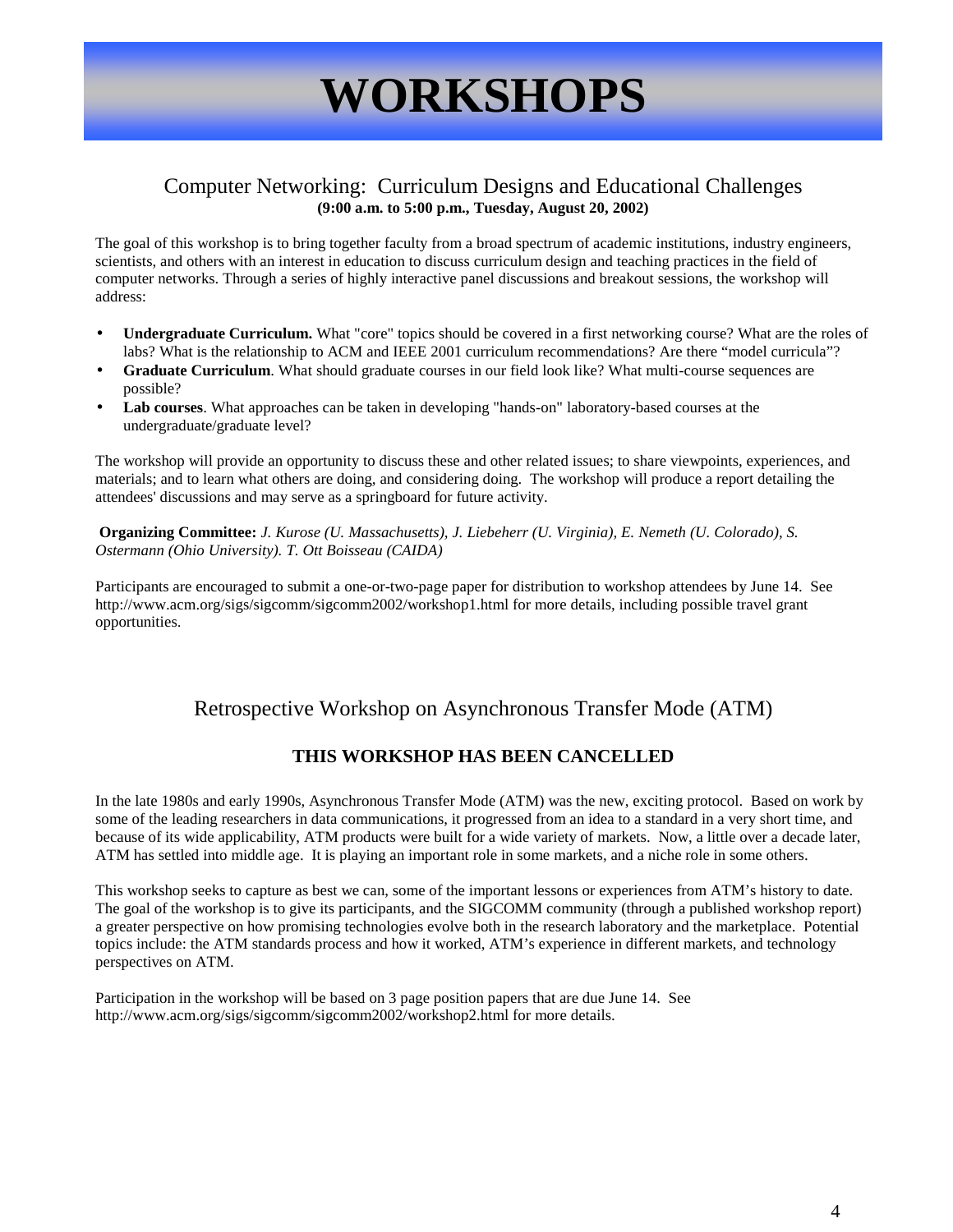# **TUTORIALS**

# **IP Control of Optical Networks, and GMPLS**

*Jennifer Yates and Albert Greenberg AT&T Labs- Research Half Day – Day 1 AM* 

# **Content:**

Advances in optical networking hardware, particularly optical cross-connects, promise huge, rapidly configurable bandwidth – enabling rapid provisioning and cost-effective restoration. The challenge is to manage the bandwidth – i.e., to design a scalable, inter-operable control plane for addressing and routing (intra-domain and inter-domain), topology and resource discovery, provisioning and restoration, and management of optical resources and lightpaths. In this tutorial, we will cover these control plane topics and more, focusing on mechanisms and protocols derived from IP counterparts, and importantly, *what networking people need to know about optical transport to contribute to this rapidly evolving area*.

This tutorial is a broad introduction to IP control of Optics and the developing Generalized Multi-Protocol Label Switching (GMPLS) specifications. The audience will not be expected to have any prior knowledge of GMPLS or optical networks. The first part of the tutorial will provide a detailed description of the GMPLS architecture and the protocols and mechanisms defined. In particular, the tutorial will examine the properties and requirements of optical networks and compare them to the properties and requirements of packet networks. The tutorial will also examine the impact that these different properties and needs have on the design of the GMPLS architecture and protocols. A particular emphasis will be placed on the control plane and protocols and mechanisms used for rapid protection and restoration. The second part of the tutorial will also discuss work and competing ideas related to how transport networks might best be designed to support IP, including supporting IP over a rapidly reconfigurable optical network.

# **Speakers' Biographies:**

JENNIFER YATES is a member of the IP Network Management and Performance Dept. at AT&T Labs – Research. She has been focusing on issues relating to IP control of optical networks. She is a co-author on numerous papers on using IP to manage optical networks and rapid shared mesh restoration. She is also extensively involved in the development of a prototype GMPLS implementation and in the OIF/IETF GMPLS-related standardization activities.

ALBERT GREENBERG heads the IP Network Management and Performance Dept. at AT&T Labs-Research. His research interests include Internet traffic measurement, modeling and engineering, network management, and optical networking. In collaboration with several others in AT&T Labs, he is developing a unified toolkit to manage IP networks. In recent years, he has also worked with Jennifer Yates and others at AT&T on the *Smart Router Simple Optics (SRSO)* project, which initially proposed IP control of optical resources, and which has produced a complete GMPLS prototype.

# **Detecting Packet Patterns at High Speeds**

*George Varghese University of California, San Diego Half Day – Day 1 PM* 

# **Content:**

This tutorial provides an introduction to a set of old and new problems that must be solved for router line cards to operate at wire speeds. Line cards need to be able to detect important patterns (e.g., Internet lookups, packet classification, QoS enforcement, detecting Denial-of-Service Attacks and port scans, maintaining packet counters) on arriving packets. Any such processing must be completed within a packet interarrival time (8 nsec at the highest link speeds today) and hence must take a small number of memory references, and also store state in limited-size high speed memories (analogous to cache or register memory). Many of these problems may be easily solved if one had memory for each flow but the number of flows appears to be much larger than the amount of available SRAM. Therefore, these pattern detection algorithms must use a small constant number of operations and a relatively modest amount of state.

This tutorial will start with a set of models intended to introduce hardware design issues (on chip SRAMs, buses, pins, interleaved memories etc.) and a set of principles intended to help the audience think about new router problems. This tutorial is intended for students and implementers who would like to understand what can and cannot be implemented in router line cards, the state of the art for many traditional line card processing tasks, and potential new processing tasks. We will then delve into details of the best known solutions for detecting a variety of traditional router processing patterns (IP lookups, packet classification, QoS) and then move on to important new processing patterns in security (e.g., DOS attack detection, accounting). We will also briefly contrast network and traditional processor architectures. We will not cover switch design.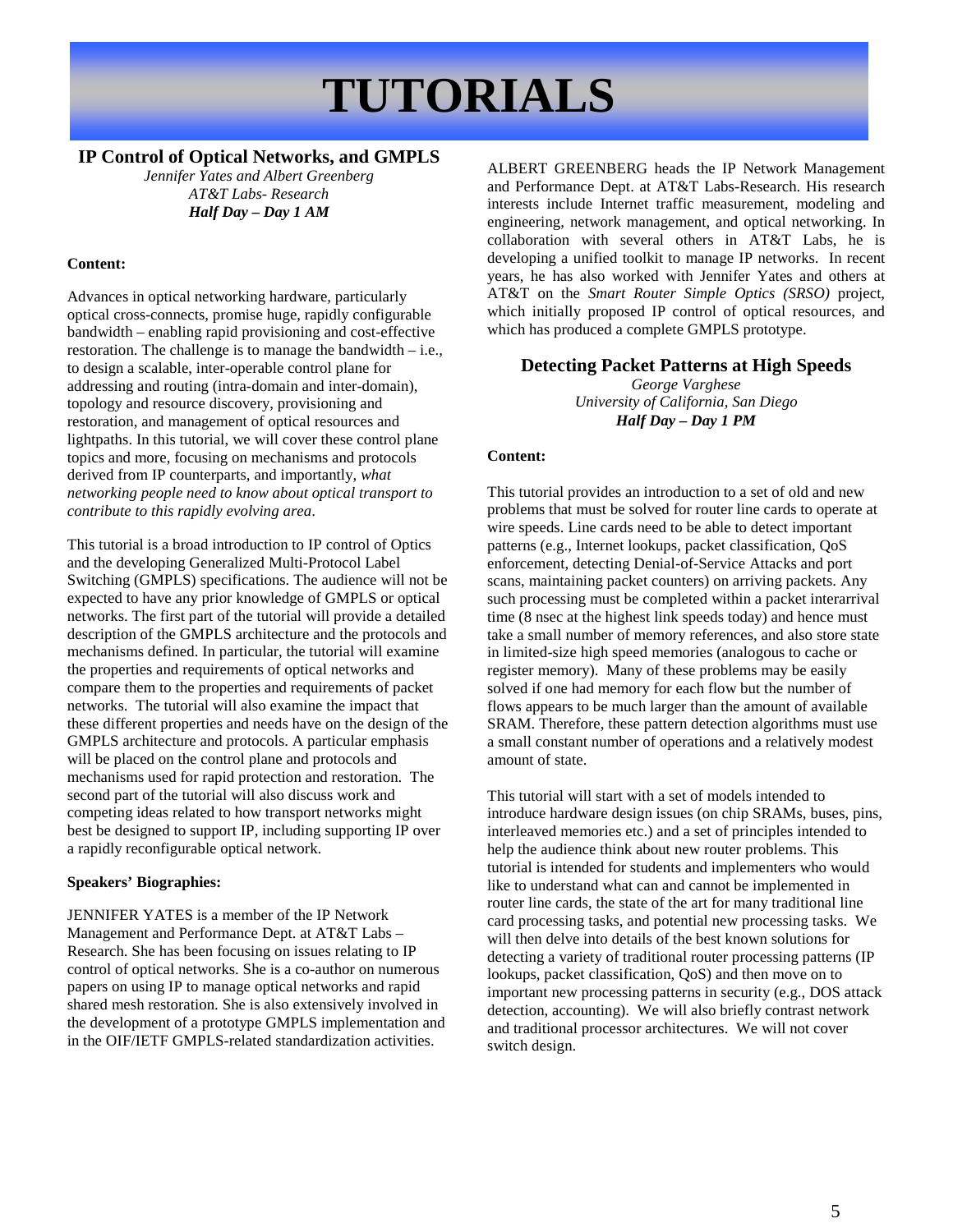### **Speaker's Biography:**

GEORGE VARGHESE worked at DEC for several years designing DECNET protocols before obtaining his Ph.D in 1992 from MIT. He joined Washington University in 1993 as an Associate Professor where he won the ONR Young Investigator Award in 1996. He is currently a Professor at the University of California, San Diego where he works on efficient protocol implementation and protocol design. Several of the algorithms he has helped develop (e.g., IP Lookups, timing wheels, DRR) have found their way into commercial systems that range from HotMail to the Cisco GSR Router.

# **How to Use the Emulab Public Network Testbeds**

*Jay Lepreau, Mac Newbold, Rob Ricci , University of Utah Chris Alfeld, University of Wisconsin, Madison*

*Note: This tutorial is offered as both a half-day morning lecture and a full-day version that includes an afternoon lab session. For more information see www.emulab.net/tutorial.html.*

### **Content:**

Half-Day Tutorial: This tutorial focuses on how to effectively use Emulab (http://www.emulab.net), a new, public experimental resource for research, education, or development in networking and distributed systems. Over 35 research projects, 25 institutions and 2 remote networking classes have used Emulab.

The base Emulab is a time-and space-shared reconfigurable "network emulator," comprised of hundreds of PCs, miles of cable, and lots of code. Emulab allows full "root" access and lets anyone run their own custom software, including OS. Using a Web interface and the "ns" networking simulation language or a Java GUI, remote users can configure Emulab experiments with networks of arbitrary topology and link characteristics, running arbitrary programs. Experiments can use pure simulation, pure emulation, or a mixture of both. Emulab also provides the doorway to a growing set of machines physically distributed around the Internet. This recent work gives flexible access to a testbed whose links are the live Internet.

This tutorial is intended for researchers interested in new methods of experimentation, validation, or instruction. It would be helpful, but not required, to have some familiarity with the "ns" simulator. In addition to teaching how to use Emulab, some time will be spent outlining how Emulab works internally, how to build your own and how to join the distributed testbed. Finally, we will discuss how Emulab is used in education today and future plans for the project.

Full-Day Tutorial: Following the morning's introduction, the afternoon will primarily be a hands-on "lab session" in which attendees will pair up at laptops to use remote Emulabs. We will lead you through a series of mini-projects that exercise many Emulab features. The afternoon will also include more detail on Emulab internals and issues in building your own. *Full-Day Tutorial enrollment is limited. You are strongly encouraged to bring a laptop with a browser, ssh client and Ethernet/802.11 NIC installed. Users with a laptop will be given enrollment priority.*

### **Speaker's Biographies:**

JAY LEPREAU is a faculty member in the University of Utah's School of Computing, where he heads the Flux Research Group. While his primary research interest is operating systems, he is also interested in networking, distributed systems, programming languages, component-based systems, information and resource security, and even a pinch of software engineering and formal methods. In 1994, he founded the prestigious OSDI conference series and was its first program chair. He conceived and leads the Emulab project.

Jay will be joined by Mac Newbold, Rob Ricci and Chris Alfeld who are experienced instructors and key developers of the Emulab. The instructors will act as roving lab assistants during the afternoon session. In addition, an educator using Emulab remotely and a director of another Emulab will outline their experiences.

# **Data-mining the Internet: What we know, what we don't, and how we can learn more?**

*Michalis Faloutsos, U.C. Riverside and Christos Faloutsos, CMU Full Day – Day 2*

### **Content:**

What do we know about the Internet? How can we learn more about it? Despite significant research efforts, we actually know very little about the Internet. Furthermore, commonly used data analysis techniques based on averages, standard deviation and Poisson processes have exhausted their capabilities. Unfortunately, most network researchers are unaware of the wealth of data-mining and statistical analysis tools available.

First, we present the state of the art of WHAT we know about modeling and simulating the Internet. Second, we present cutting edge techniques on HOW to further our understanding of the network. The following two scenarios describe the type of questions this tutorial will answer:

- Scenario 1 (WHAT): You want to simulate your new protocol. What topology should you use? What is the distribution of sources and destinations? What kind of background traffic should you use?
- Scenario 2 (HOW): You just obtained large amount of measured data regarding round trip delays among several node pairs over a few hours. How can you characterize it? How do you compare the delays between different endpoints? How do you cluster "similar" round-trip behavior? How can you identify abnormal behavior such as a distributed denial-of-service attack (DDoS)?

(speaker biographies start on next page)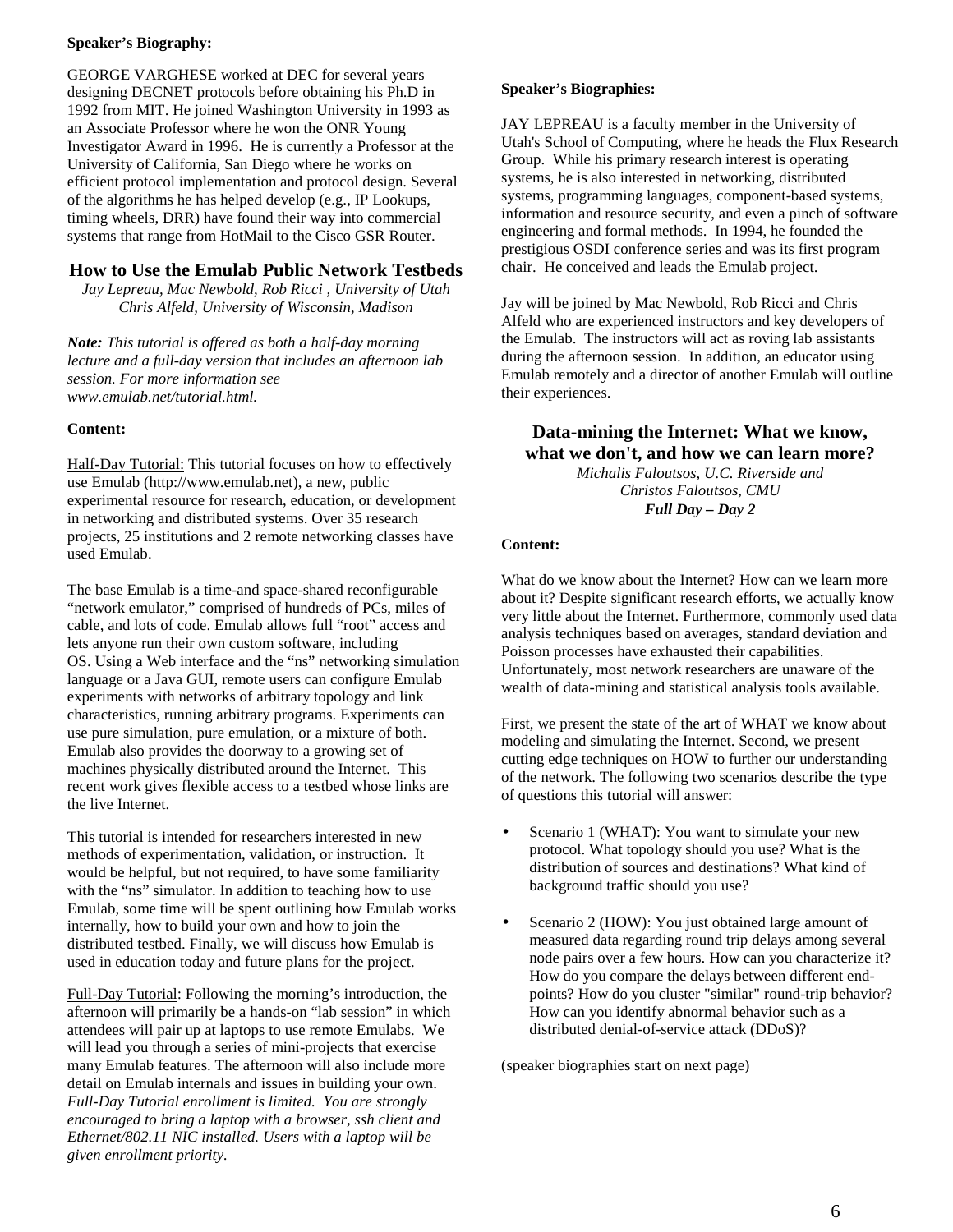#### **Speaker's Biographies:**

MICHALIS FALOUTSOS received his Ph.D. degree in Computer Science from the University of Toronto, Canada (1999) and is currently an assistant professor at the University of California Riverside. He has received an NSF CAREER award (2000) and two major DARPA grants. His interests include Internet measurements, multicast protocols, real-time communications, and wireless networks. Michalis co-authored, with Christos and Petros Faloutsos, the highly cited paper, "On Powerlaws of the Internet Topology" (SIGCOMM'99), which has renewed interest in modeling Internet topology.

CHRISTOS FALOUTSOS received his Ph.D. degree in Computer Science from the University of Toronto, Canada and is currently a professor at Carnegie Mellon University. He has received an NSF Presidential Young Investigator Award (1989), three "best paper" awards (SIGMOD 94, VLDB 97, KDD01 (runner-up)), and four teaching awards. He has published over 100 refereed articles, one monograph, and holds four patents. His research interests include data-mining, network analysis, indexing in relational and multimedia databases.

# **TECHNICAL PROGRAM**

#### **Opening Session (Wednesday, August 21 9:00 a.m. to 10:00 a.m.)**

#### **BGP Analysis (Wednesday, August 21 10:30 a.m. to 12:00 p.m.)**

Understanding BGP Misconfigurations  *Ratul Mahajan, David Wetherall and Tom Anderson University of Washington*

On the Correctness of IBGP Configuration *Timothy G. Griffin and Gordon Wilfong AT&T Labs-Research / Bell Laboratories, Lucent Technology*

Realistic BGP Traffic for Test Labs *Olaf Maennel and Anja Feldmann Saarland University*

#### **Overlay Networks (Wednesday, August 21 1:30 p.m. to 3:00 p.m.)**

Informed Content Delivery Across Adaptive Overlay Networks *John Byers, Jeffrey Considine, Michael Mitzenmacher and Stanislav Rost Boston University / Harvard University / MIT* 

SOS: Secure Overlay Services *Angelos Keromytis, Vishal Misra and Dan Rubenstein Columbia University* 

Internet Indirection Infrastructure *Ion Stoica, Dan Adkins, Shelley Zhuang, Scott Shenker and Sonesh Surana U.C. Berkeley / ICSI*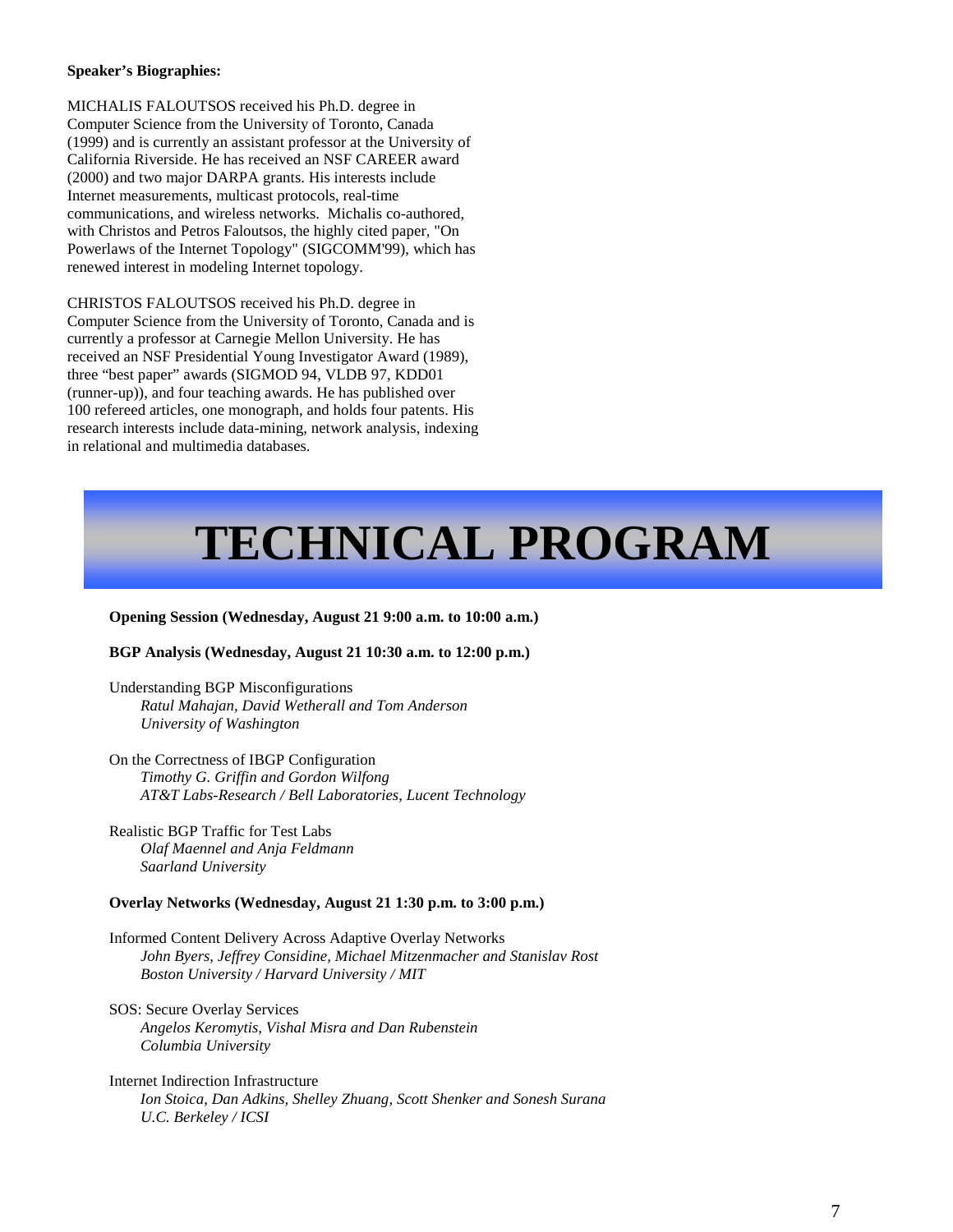#### **Congestion Control (Wednesday, August 21 3:30 p.m. to 5:00 p.m.)**

Internet Congestion Control for Future High Bandwidth-Delay Product Environments *Dina Katabi, Mark Handley and Charles Rohrs MIT / ICSI / Tellabs* 

- On the Long-Run Behavior of Equation-Based Rate Control *Milan Vojnovic and Jean-Yves Le Boudec EPFL*
- Selfish Behavior and Stability of the Internet: A Game-Theoretic Analysis of TCP  *Aditya Akella, Richard Karp, Christos Papadimitriou, Srinivasan Seshan and Scott Shenker CMU / ICSI / UC Berkeley*

**Invited Talk - Mike O'Dell (Thursday, August 22 9:00 a.m. to 10:00 a.m.)** *"Reflections on the Future of Very Large Data Networks"*

**Measuring and Simulating Networks (Thursday, August 22 10:30 a.m. to 12:00 p.m.)** 

Measuring ISP Topologies with Rocketfuel  *Neil Spring, Ratul Mahajan and David Wetherall University of Washington* 

Network Topology Generators: Degree-Based vs Structural  *Hongsuda Tangmunarunkit, Ramesh Govindan, Sugih Jamin, Scott Shenker and Walter Willinger USC/Information Sciences Institute / ICSI / University of Michigan / AT&T Labs-Research*

Traffic Matrix Estimation: Existing Techniques Compared and New Directions *Alberto Medina, Nina Taft, Kave Salamatian, Supratik Bhattacharyya and Christophe Diot Boston University / Sprint / University of Paris VI* 

### **P2P and Multicast (Thursday, August 22 1:30 p.m. to 3:00 p.m.)**

Replication Strategies in Unstructured Peer-to-Peer Networks *Edith Cohen and Scott Shenker AT&T Labs-Research / ICSI*

Wave and Equation Based Rate Control Using Multicast Round Trip Time *Michael Luby, Vivek Goyal, Simon Skaria and Gavin B. Horn Digital Fountain / UC Irvine / Pulsent*

Scalable Application Layer Multicast  *Suman Banerjee, Bobby Bhattacharjee and Christopher Kommareddy University of Maryland College Park* 

#### **Routing Dynamics (Thursday, August 22 4:30 p.m. to 5:30 p.m.)**

Route Flap Damping Exacerbates Internet Routing Convergence  *Zhuoqing Mao, Ramesh Govindan, Randy Katz and George Varghese UC Berkeley / ICSI / UC San Diego*

Route Oscillations in I-BGP with Route Reflection  *Anindya Basu, C.-H. Luke Ong, April Rasala, F. Bruce Shepherd and Gordon Wilfong Bell Laboratories / Oxford University / MIT*

#### **Router Design and Analysis (Friday, August 23 9:00 a.m. to 10:30 p.m.)**

- Routers with a Single Stage of Buffering *Sundar Iyer, Rui Zhang and Nick McKeown Stanford University*
- Lightweight Network Support for Scalable End-to-End Services *Kenneth L. Calvert, James Griffioen and Su Wen University of Kentucky*

On Fundamental Tradeoffs between Delay Bounds and Computational Complexity in Packet Scheduling Algorithms  *Jun Xu and Richard Lipton Georgia Institute of Technology*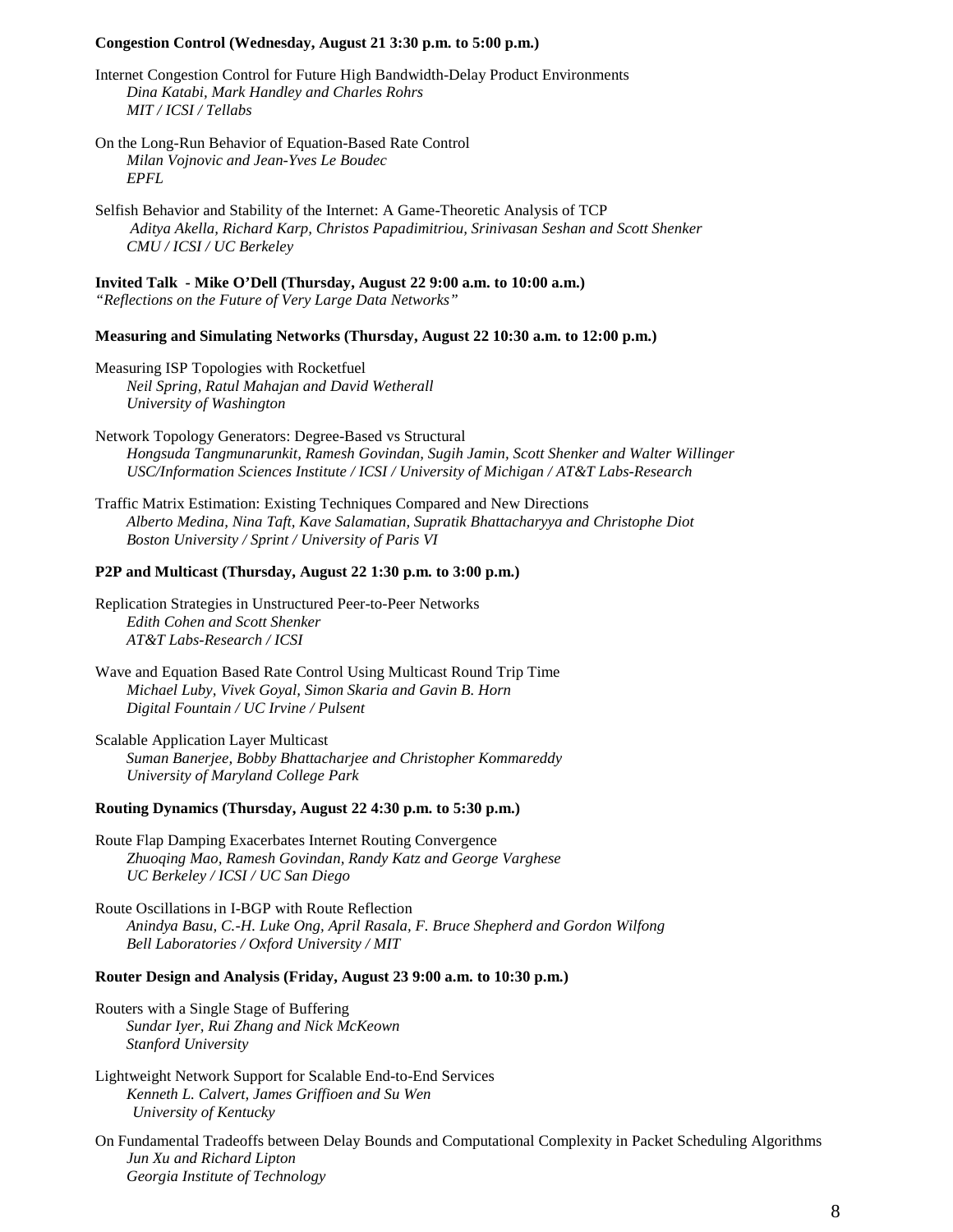### **Measuring Paths and Flows (Friday, August 23 11:00 a.m. to 12:30 p.m.)**

- End-to-end Available Bandwidth: Measurement Methodology, Dynamics, and Relation with TCP Throughput *Manish Jain and Constantinos Dovrolis University of Delaware*
- On the Characteristics and Origins of Internet Flow Rates  *Yin Zhang, Lee Breslau, Vern Paxson and Scott Shenker AT&T Labs-Research / ICSI*
- New Directions in Traffic Measurement and Accounting  *Cristian Estan and George Varghese UC San Diego*

# **Position Papers (Friday, August 23 1:30 p.m. to 2:30 p.m.)**

- An End-to-End Approach to Globally Scalable Network Storage  *Micah Beck, Terry Moore and James S. Plank University of Tennessee*
- Tussle in Cyberspace: Defining Tomorrow's Internet  *David D. Clark, John Wroclawski, Karen Sollins and Robert Braden MIT / USC/Information Sciences Institute*

# **CONFERENCE DETAILS**

# **CONFERENCE VENUE**

SIGCOMM 2002 will be held at the prestigious Omni William Penn Hotel, 530 William Penn Way, Mellon Square (412.281.7100). The hotel room block is called ACM SIGCOMM 2002, and the rate is \$128.00/night.

# **SIGCOMM AWARD**

The SIGCOMM Award is given annually to a person whose career and technical achievements demonstrate a long-term commitment to the field of data communications. ACM SIGCOMM is pleased to announce that the 2002 SIGCOMM Award is being given to Dr. Scott Shenker of the ICSI Center for Internet Research. Dr. Shenker will receive the award and give the conference keynote address in the opening session on Wednesday.

# **ACM SIGCOMM**

The Association of Computing Machinery (ACM) Special Interest Group on Data Communications (SIGCOMM) is a professional forum for the discussion of topics in the field of communications and networks, including technical design and engineering, regulations and operations, and the social implications of computer networking. The SIG's members are particularly interested in the systems engineering and architectural questions of communication. For more information on membership, please contact ACM Membership Services Department at +1 212 626 0500 or via www.acm.org.

ACM SIGCOMM 2003 will be held in Karlsruhe, Germany on 25-29 August, 2003. Please visit www.acm.org/sigcomm for more information.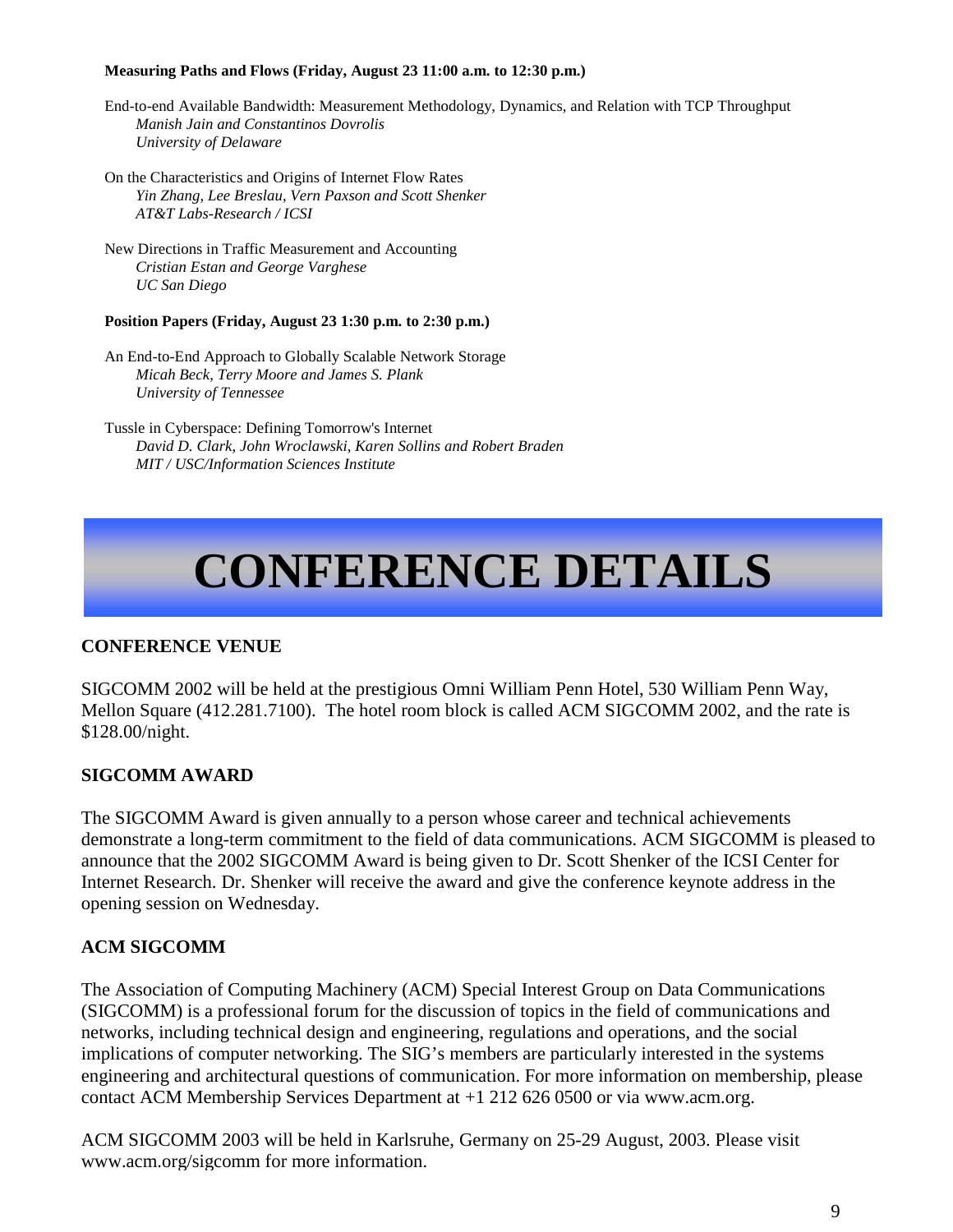# **ORGANIZERS**

### **Program Committee:**

Tom Anderson, University of Washington Hari Balakrishan, MIT Steve Bellovin, AT&T Labs - Research Dave Clark, MIT Mark Crovella, Boston University and Network Appliance Jon Crowcroft, Cambridge University Peter Druschel, Rice University Anja Feldmann, University of Saarbruecken Matt Grossglauser, AT&T Labs - Research Jim Kurose, University of Massachusetts Craig Labovitz, Arbor Networks Nick McKeown, Stanford University Greg Minshall, Redback Networks Robert Morris, MIT Craig Partridge, BBN Vern Paxson, ICSI Jennifer Rexford, AT&T Labs - Research Jim Roberts, France Telecomm Stefan Savage, University of California San Diego Scott Shenker, ICSI

Ion Stoica, University of California Berkeley George Varghese, Univerisity of California San Diego David Wetherall, University of Washington Ellen Zegura, Georgia Institute of Technology

### **Organization Committee:**

#### *General Co-Chairs:*

Peter Steenkiste, Carnegie Mellon University Matt Mathis, Pittsburgh Supercomputing Center *Program Co-Chairs:* Vern Paxson, ICSI Hari Balakrishnan,MIT *Tutorials Chair:* Srinivasan Seshan, Carnegie Mellon University *Publicity Chair:* Vivian Benton, Pittsburgh Supercomputing Center *Local Arrangements Chair:* Janet Brown, Pittsburgh Supercomputing Center *Student Travel Grant Chair:* Ion Stoica, UCB *Student Poster Session Chair:* Karen Sollins, MIT

# **TRAVEL INFORMATION**

# **Travel**

You will be flying into Pittsburgh International Airport (PIT). The conference hotels are 30-35 minutes away by car. The cheapest way to get to downtown from the airport is via the Airport Flyer (28X) bus service. The Airport Flyer is run by Port Authority Transit of Allegheny County. You can board the bus in the ground transportation area outside of the baggage claim. One-way fare is \$12.00. There are also Taxis available at the airport, Yellow Cab charges a rate of \$2.00 (to step in the cab) and \$1.70 per mile. There is no flat rate.

# **Climate**

Expect the temperature in late August to be approximately 80ºF and humid during the day, and approximately 60ºF at night.

# **Computing Facilities**

There will be a laptop bar and wireless facilities available at the conference.

# **Student Travel Grants**

SIGCOMM 2002 is pleased to announce its Student Travel Grant Program. The purpose of the program is to encourage graduate student participation at the conference by partially or fully funding the travel costs of students who would otherwise be unable to attend. SIGCOMM 2002 thanks CISCO, NSF and SIGCOMM for funding the program this year. For more information, please go to:

http://www.acm.org/sigcomm/sigcomm2002/travel.html

The deadline for applications is June 21, 2002.

# **Conference Hotel**

SIGCOMM has arranged special room rates with The Omni William Penn Hotel. The room block is "**ACM SIGCOMM 2002**" and the rate is \$128.00/night.